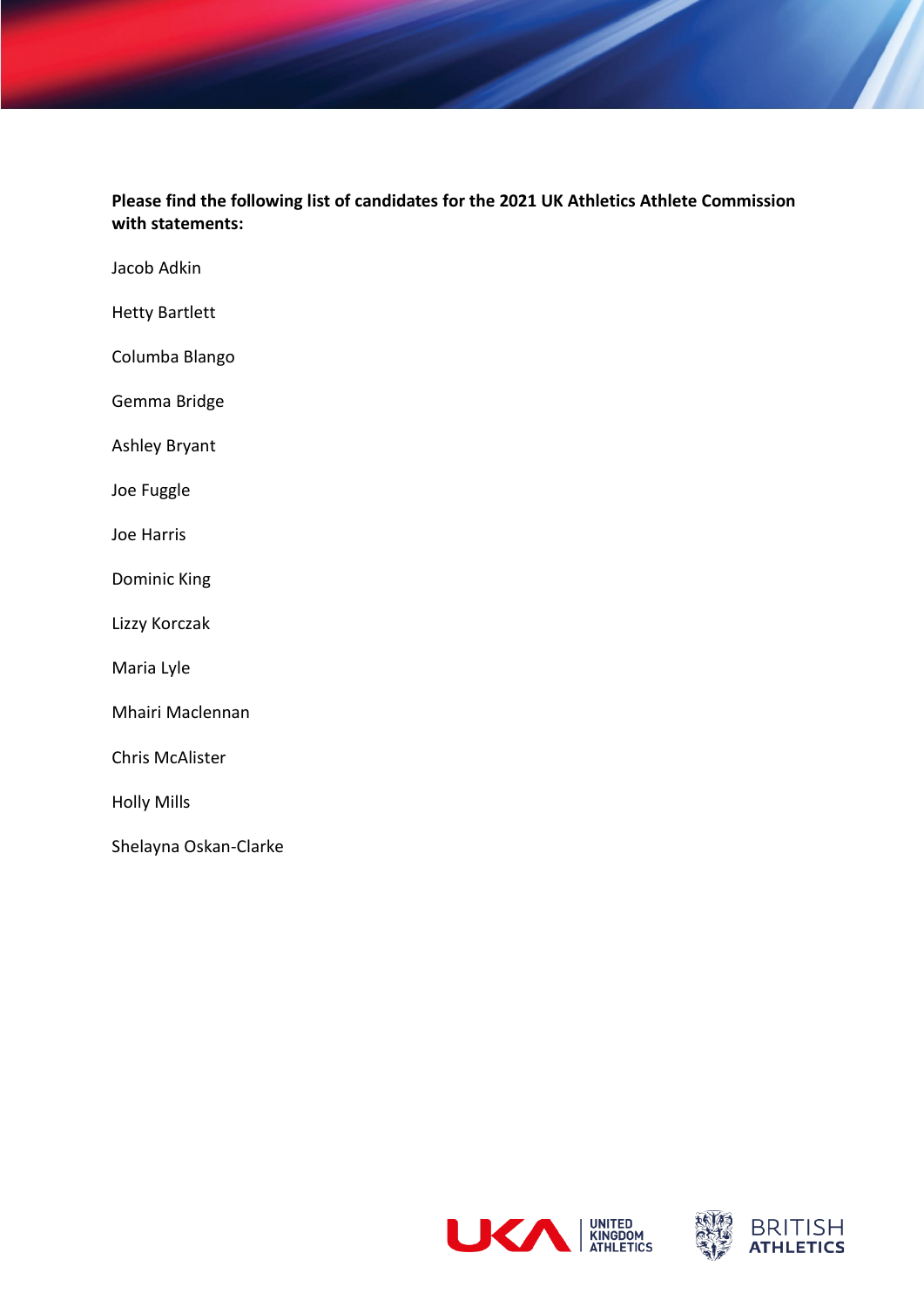#### **Jacob Adkin**

From grassroots sport to international competition, athletics has a profound and varied role in people's lives. My own journey from club to world-level competition, complimented by academic sports science research and work in independent sports retail, has allowed me to develop an in-depth understanding of our sport's multi-faceted nature. Whether through physical health, mental wellbeing, community or performance, athletics has substantial influence on the lives of so many. I strongly believe that recognising these differing purposes is essential in supporting the interests of every athlete, at every level.

Participating in mountain running, a lesser backed discipline, I have first-hand experience of the barriers caused by lack of support; the motivation, success and longevity of current and promising athletes is in the balance when needs are not met. I hope to represent voices from all facets of our sport, influencing the growth of resources, opportunities and support networks available at all levels. The strong skill set in communication, reasoning and teamwork developed through professional experience and time on club committees will allow me to achieve this.

Committed to upholding the values of athletics, if elected I will work to sustain and develop a fair, safe and successful community for all athletes.



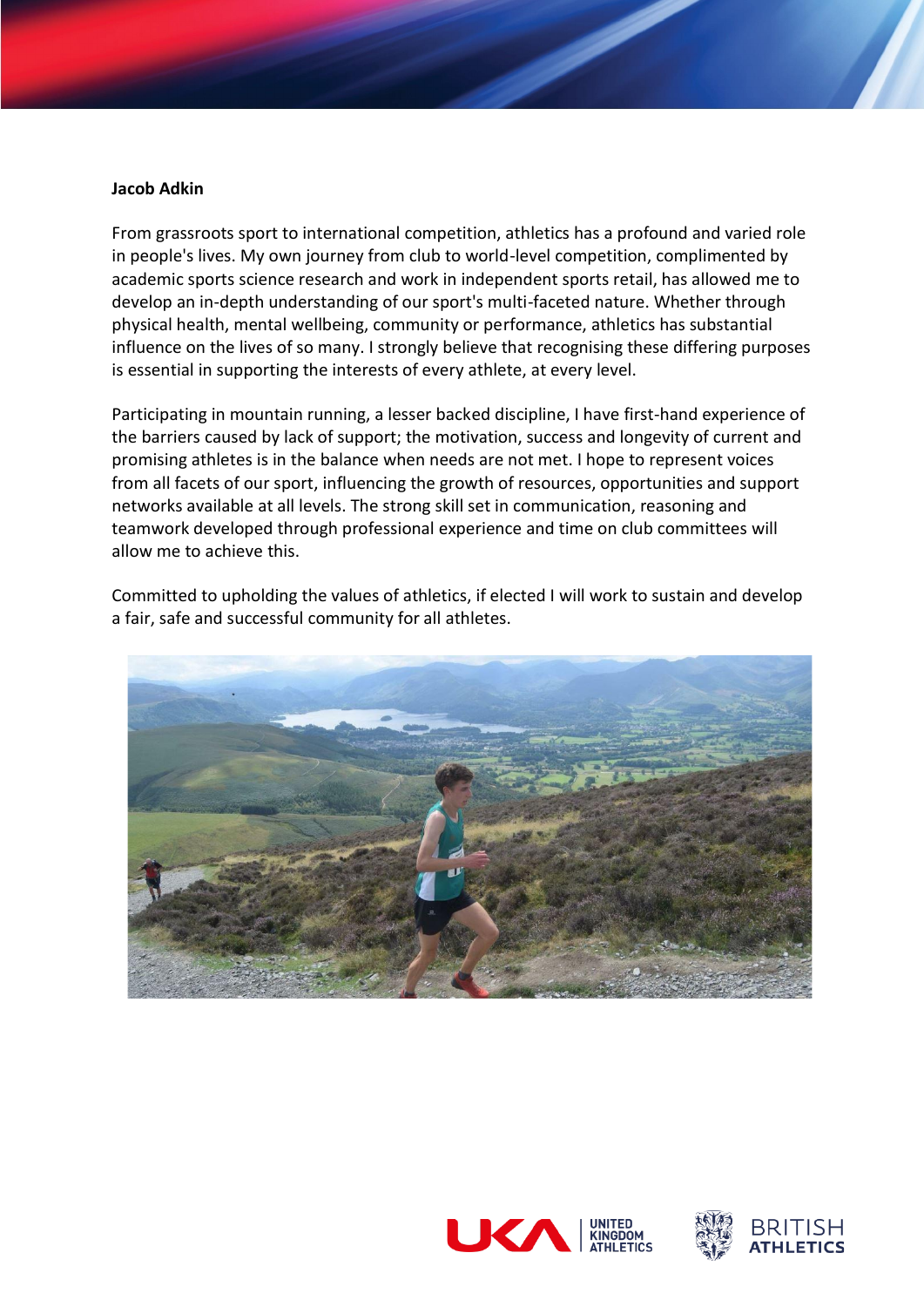## **Hetty Bartlett**

I am driven, dedicated, motivated, I am hard working. I am passionate about athletics. I am a good listener. I am extremely interested in this nomination. The Paralympics was my first international competition and my first Paralympic games. I would like para athletics to be more noticed not just the sport but the athletes too. I like to get disability awareness more noticed and get mental health awareness more out there for people.





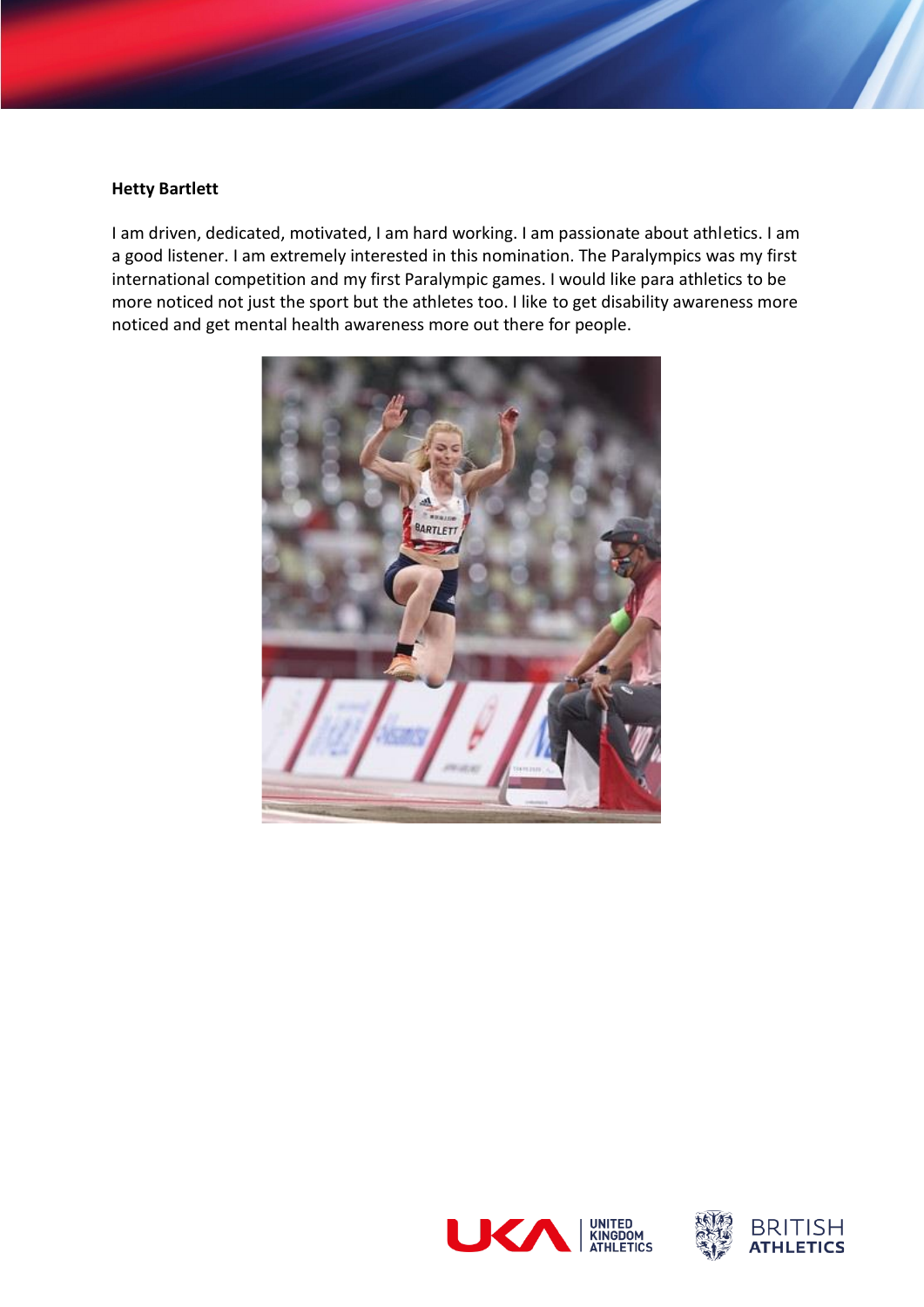# **Columba Blango**

As a representative of Great Britain Paralympic team, I would like to put myself forward following the experience from international competition and athlete alike.

This opportunity would not only allow me to grow as an athlete on the front lines and background but understand the dynamics of track and field as a sport. Track and field has always been a strong passion since young and served as a major role in my personal development throughout the years. As a result, I have become the person I am.

Track and field serves as an identity for many people looking to participate as an athlete regardless of their background. Many benefits in sport works well for short and long term development having experienced it myself. As a result, I would like others to have that same experience to enhance their lives through sport personally and professionally.

Hopefully, my involvement in sport via the role will help to shine light upon those who are optimistic in taking part in sport. Furthermore, through passion and hard work in sport, my transformation has been a journey into who I have become today.





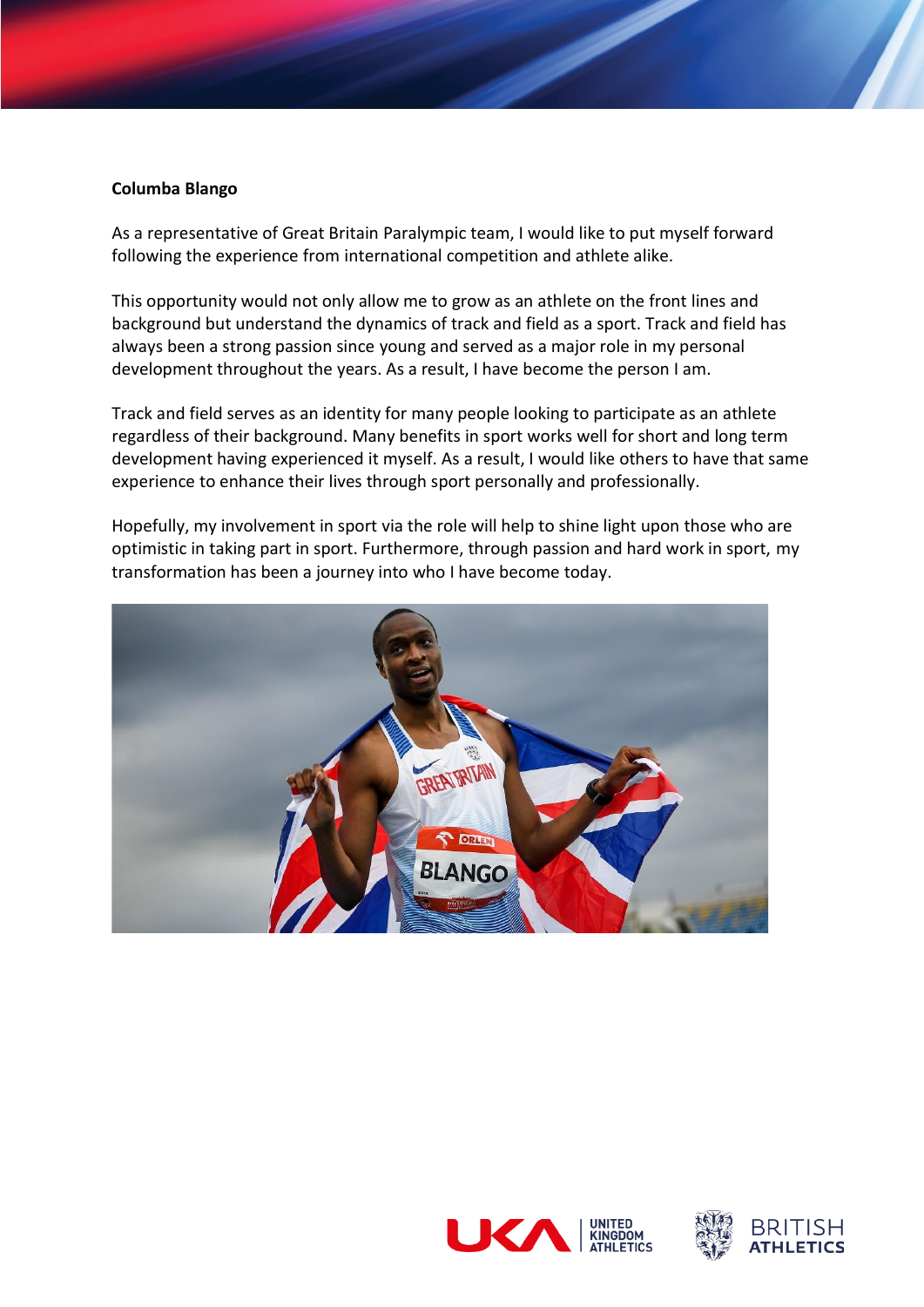## **Dr Gemma Bridge**

I've been involved with athletics for over 15 years. At the grassroots level, I ran for a local club and my school, where I developed a love for endurance events. As I continued in the sport, I ran for my county and later was awarded a scholarship at a university in the USA. After graduating, I sought a new challenge. I switched to race walking in 2016/17 and have since competed at several major events, including the World Championships and Commonwealth Games.

I have not received funding as an athlete and so understand the challenges that this can bring. I would like to be able to offer my insights on the Commission to help others in a similar position. I would also like to be able to work to challenge some of the negative cultures that exists in athletics to ensure that athletes enjoy their athletic careers and stay in the sport for as long as they wish. Moreover, as the Running Mayor of Leeds I have gained the skills needed to positively influence future decision-making through promote running as a mode of transport and a way to keep fit. I would love to utilise these skills in the Commission.





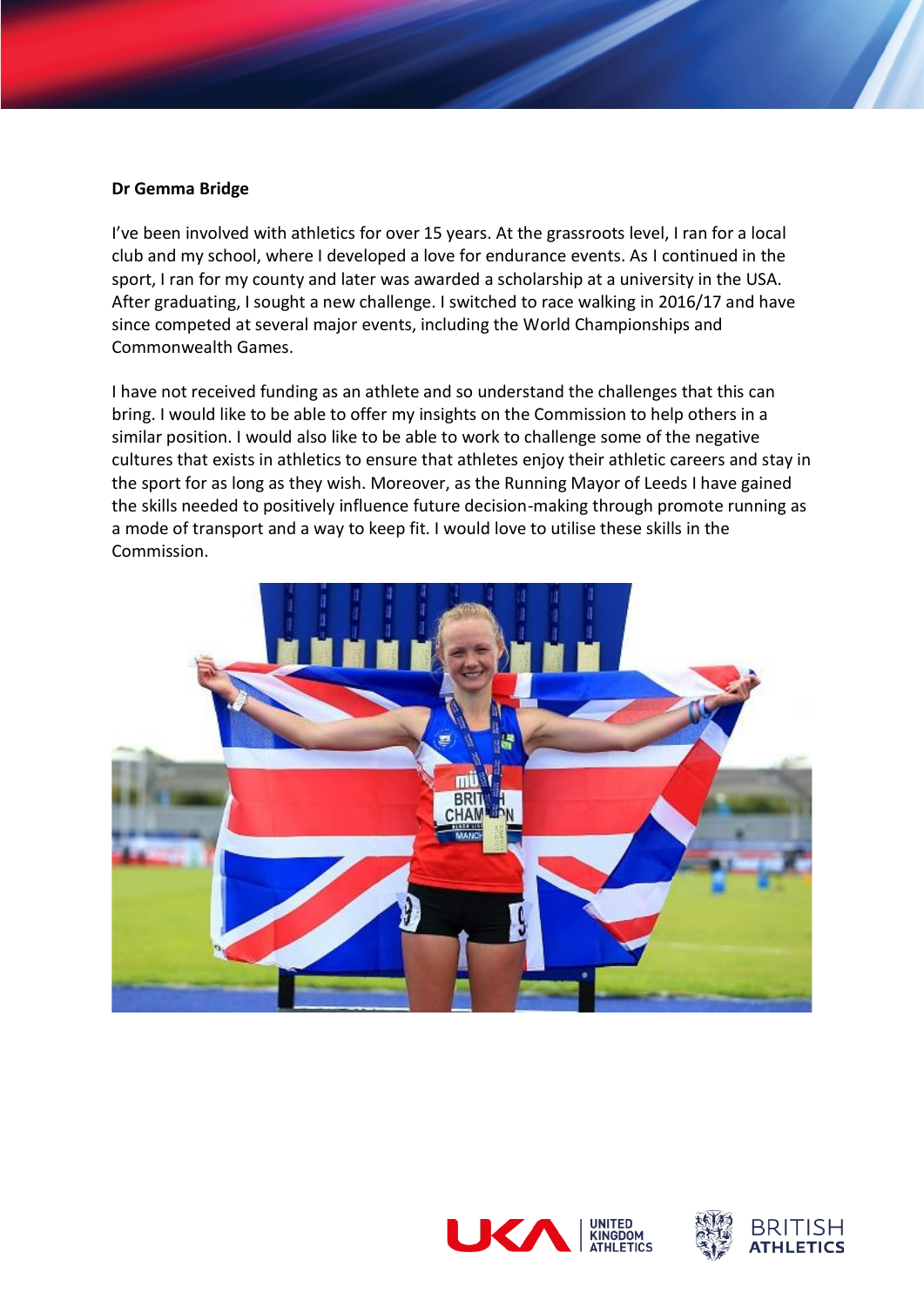# **Ashley Bryant**

After two years on the commission I would love to continue the work done so far and keep pushing the sport forwards during this big time of change. Having been very active within the commission over the two years I feel well placed to continue the work done so far and keep fighting for the best interests of the athletes and sport.





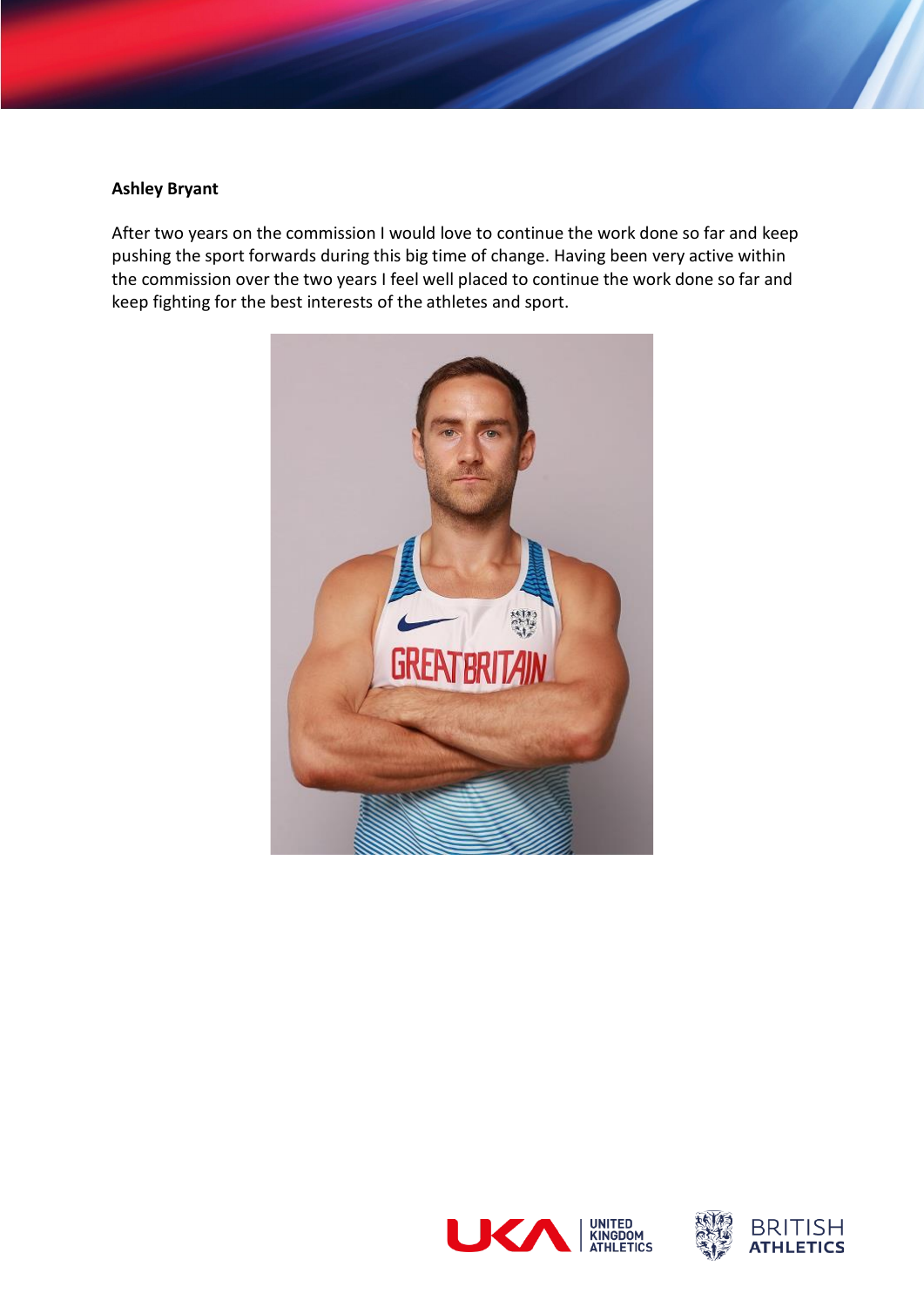### **Joe Fuggle**

My name is Joe Fuggle, former GB Junior 400m hurdler and the founder of theathleteplace.com - a platform targeting the wellbeing and support of track and field athletes and their parents.

Being an athlete can be challenging and at times, a lonely experience, the importance of support from others, therefore, cannot be underestimated. My own troubles in the sport lead me to some dark places, resulting in track and field losing yet another aspiring athlete, though thankfully for me, this was temporary.

At theathleteplace, we're listening to athletes' needs and are creating a community of likeminded individuals, facilitating peer-to-peer support and other innovative and exciting projects, making the athlete's journey happier and easier.

I believe that athletes should be happy and successful both on and off the track but as things stand within the current set-up, this is not always the case. I also believe that more could and should be done to facilitate athlete wellbeing and general support, and that governing bodies should consider that being an athlete goes way beyond just athletic performance.

By considering me for a position on the Athlete's Commission, I would work to ensure that athlete wellbeing becomes a priority rather than an afterthought.





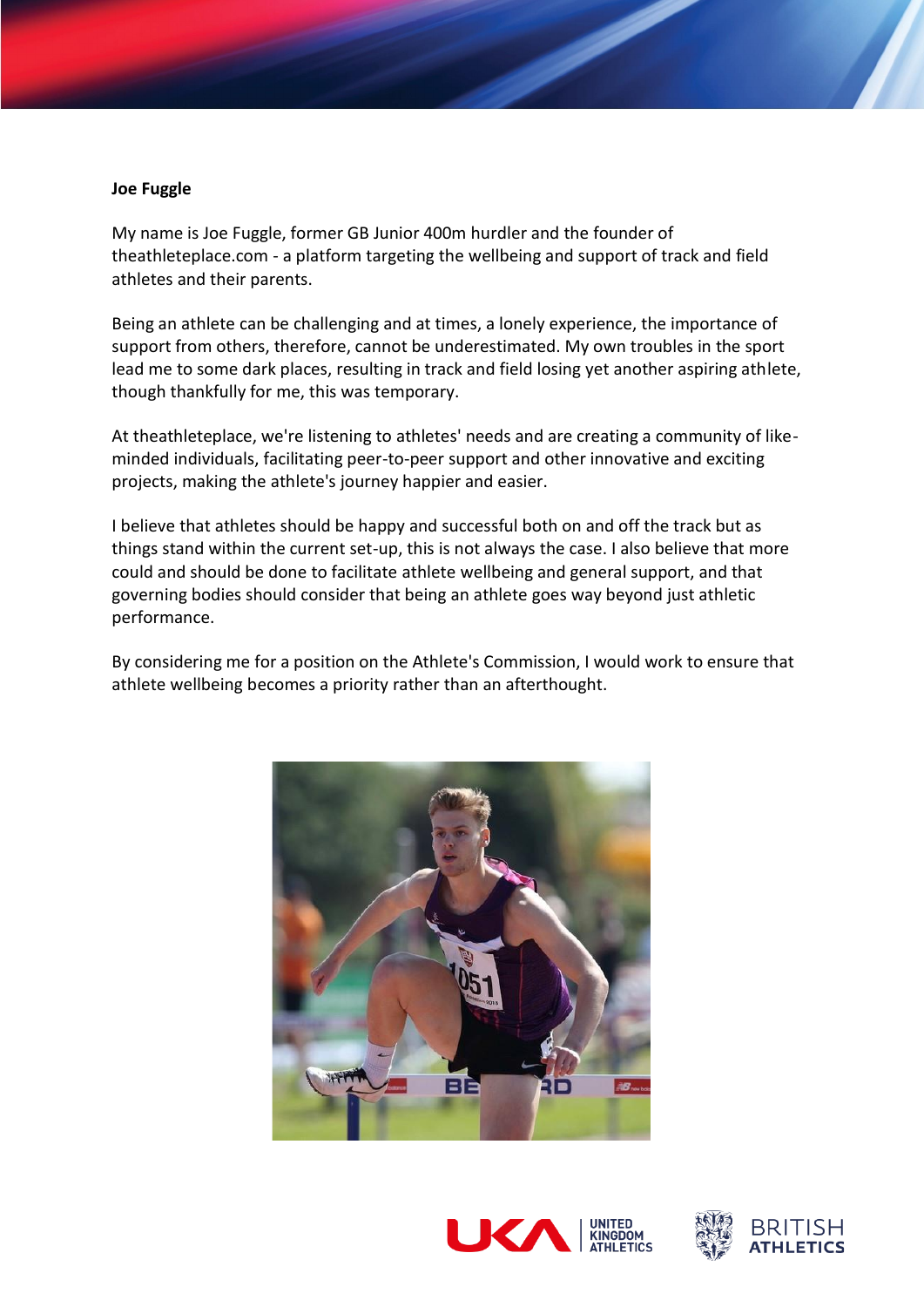#### **Joe Harris**

My name is Joe Harris. I have been actively competing within the javelin scene for around 7 years now. I am currently sitting at 4th in the UK for Javelin. I came second at the British champs by 1cm and won the English champs this year. Taking 2020 off to recover from a shoulder injury that saw me finish my 2019 season off on a low has meant i have had to fight hard this year to get back into the rankings. I am an extremely dedicated individual, training on my own and pushing myself considering I have not had a coach for the last 4 years. Looking onto the 2022 season where I should be competing at the commonwealth games, to gain your support would really bolster my chances of winning a medal and throwing over 80 meters. Thank you for your time in reading, Best, Joe Harris





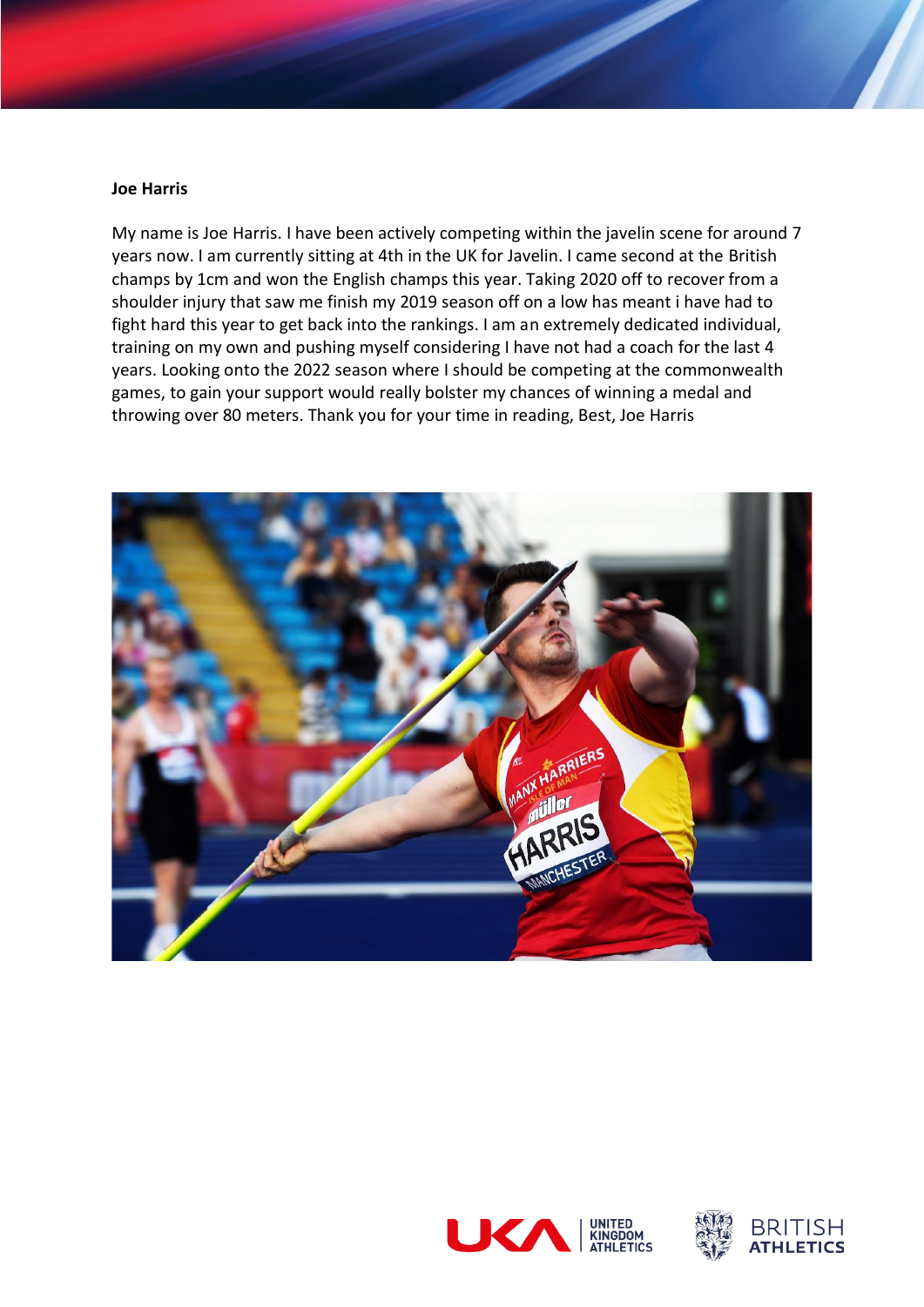## **Dominic King**

### VOTE FOR CHANGE!

UK Athletics is in crisis and needs to change. Athletes need to be represented by fellow athletes without fear of repercussion. As a non-funded athlete, I promise to speak my mind and represent ALL members of the Athletics Community, from funded elite through to the developing potential. Athletics should be a sport for ALL, whether young OR old, Olympic OR Paralympic, Track AND Field, Road OR Trail.

I have over 20 years of International level competition experience whilst also spending the past 16 years working full-time to develop University and community level sport. I have a keen interest in all sport and promise to listen and voice any concerns that you have, to ensure that those employed to run our sport safely, listen to the athlete voice.

I have personally experienced the displeasure of feeling victimised by our governing body through non selection for Tokyo Olympics, despite breaking a 31-year-old British Record AND receiving an invite from World Athletics. We should be encouraging future potential by selecting all available entries for future senior teams, something which is portrayed as a Governing Body No.1 Aim.

Let's make sure we are PUTTING THE ATHLETE FIRST! Vote for DOMINIC KING





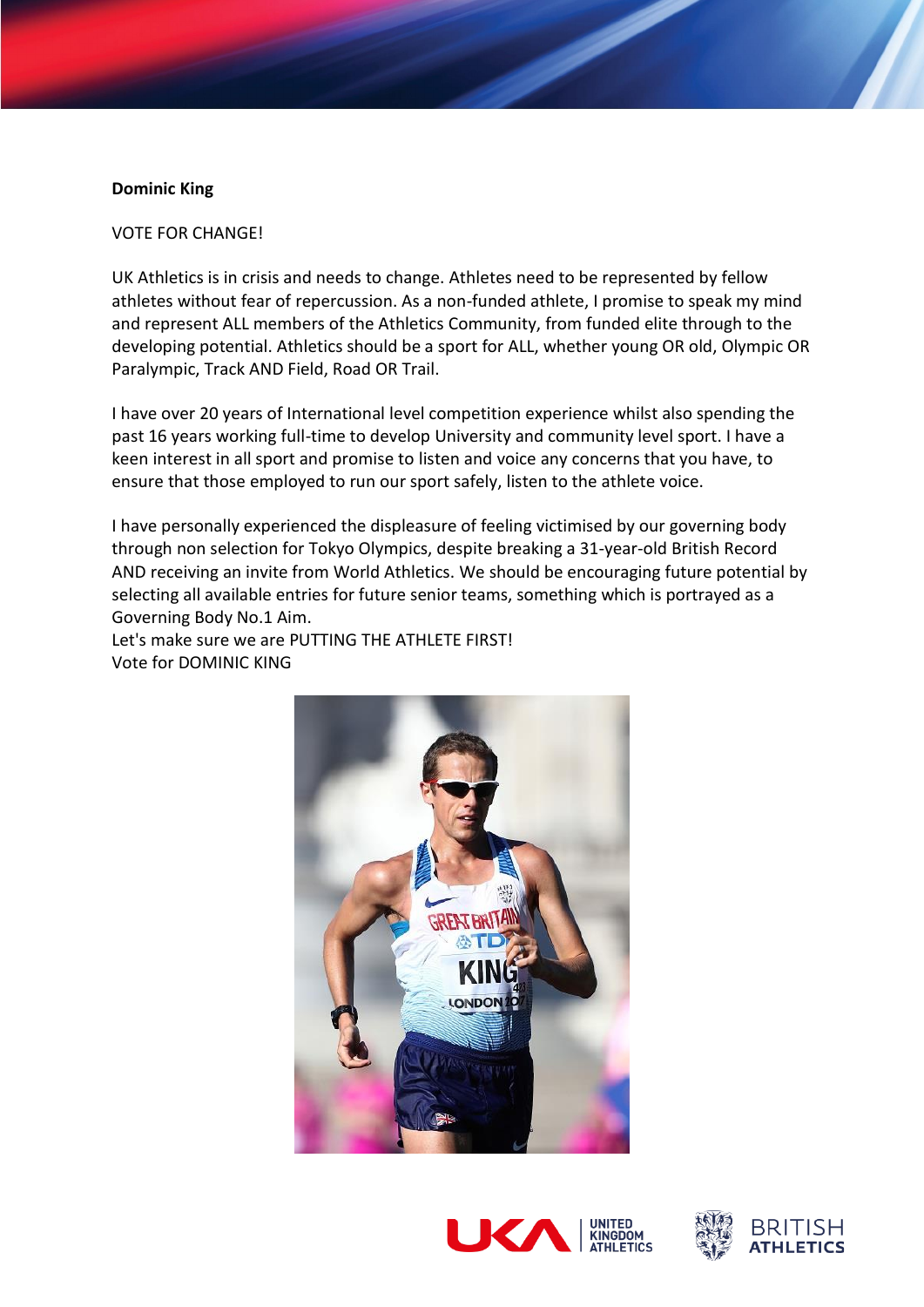# **Lizzy Korczak**

I'm currently studying in the US which has given me a unique perspective into how athletics, specifically the throws, is conducted globally. As an engineering major I can effectively manage my time and work cohesively with others to reach a specific goal, both leading and following direction. As part of my athletic career I have completed my level 1 field officiating course to ensure younger athletes have the same opportunity to compete and improve at competitions like I did when I was starting out. This is something which is very important to me as I have seen increasing numbers of events cancelled due to lack of qualified officials volunteering. To increase the momentum of athletes joining and pursuing the sport, I felt personally responsible to help in any way I could.





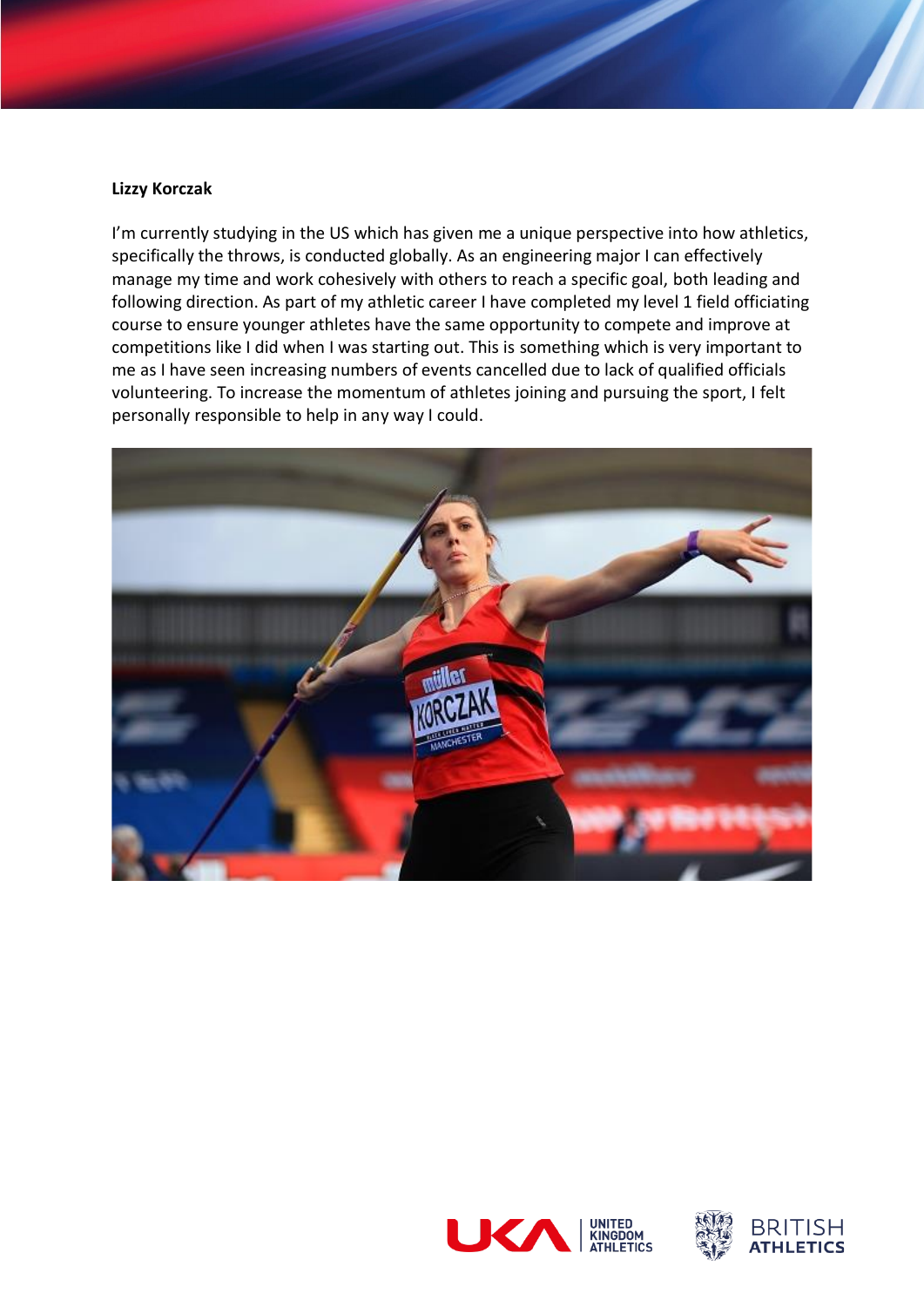#### **Maria Lyle**

My name is Maria Lyle. I'm 21 years old and compete in the 100m and 200m T35 classification.

I've been part of the world class programme from the age of 14, being a young teenager to an adult.

Over the past 7 years, I've experienced a lot on and off the track. Along with the positives, more importantly, there have been negatives. I often felt that as a young developing athlete my needs were never fully met. My success on the track seemed more important than the value of me as a person. I was unable to control factors around me, along with personal issues, led to a decline in my mental health and performances.

I wish my time growing up in the athletics world had been different. As a result of my own experiences, I want to provide a voice for young athletes to be heard. For athletes to reach their full potential, a caring, professional culture needs to be in place.





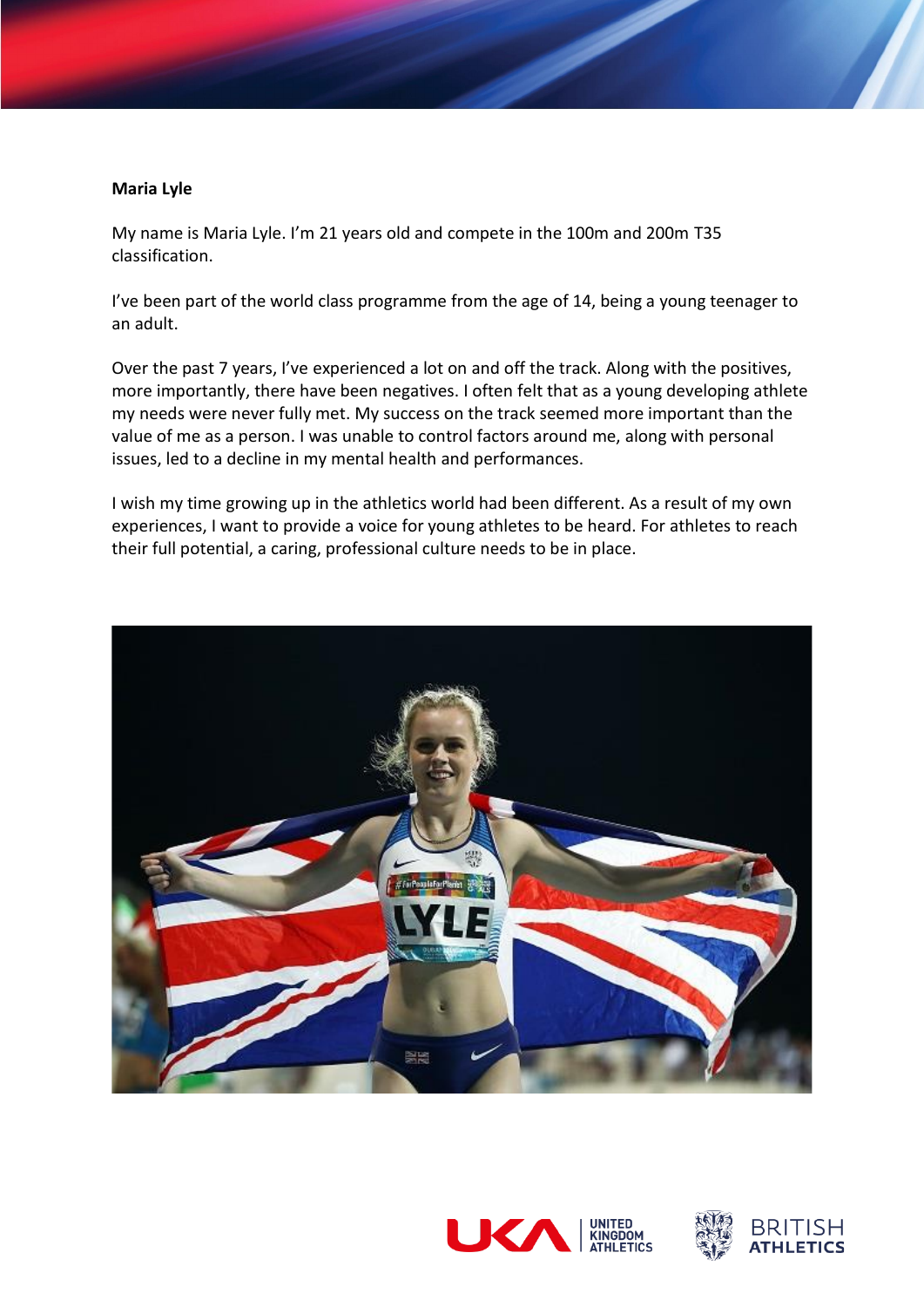#### **Mhairi Maclennan**

I believe myself to be a passionate advocate for athletes in the UK. In the past year I have made considerable sacrifices and commitments to prioritise and campaign for the safety and welfare of athletes in the UK. I believe that the Athlete Commission plays an integral role in bridging the communication gap between athletes and UKA and I am keen to enhance that communication, having hopefully built trust and shown leadership to my fellow athletes during my time in this sport. The Athlete Commission has shown effective leadership over the past year. Now is a crucial time to capitalise on that leadership and heal the relationship between athletes and UKA to encourage athletes to positively engage with and trust their National Governing Body. I feel that, given my active role in the athletics community both at a grassroots level and in my engagement with the leaders of the UK Home Country governing bodies, I could contribute significant value to the Athlete Commission. With the new strategy published by UKA focussing on "The Age of the Athlete" it is paramount that we involve athletes at all levels in the governing of our sport.





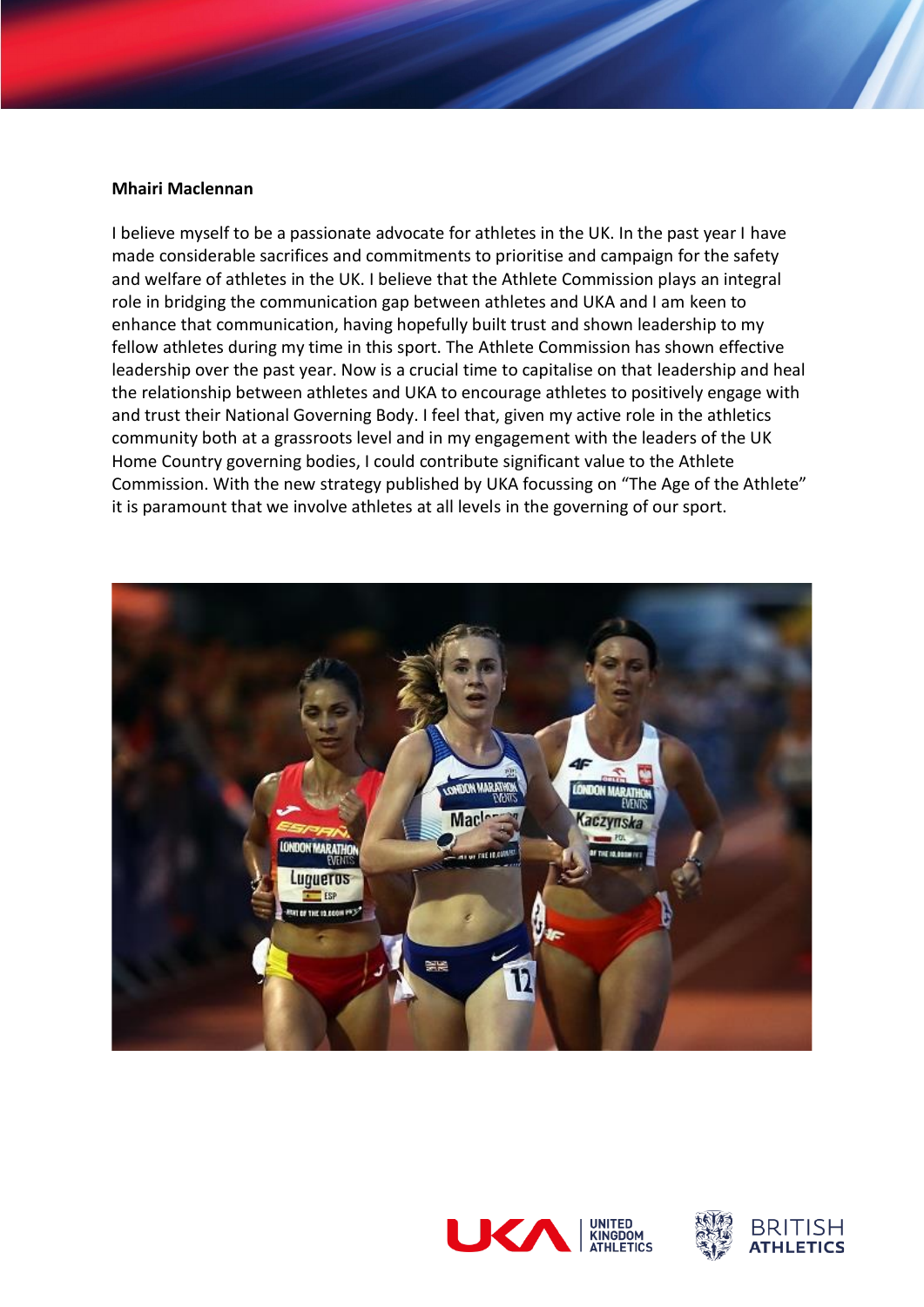# **Chris McAlister**

I'll be open and honest with the whole athletics community, it's a JOKE that only GB athletes are represented - there is so much more to our sport than just the elite division and I am the person who can deliver representation to the whole sport.

I have an open mind, open ears and an open inbox so if elected I will be a true representative. I will explore ways to improve communication and representation so your ideas are heard, because as far as I can see there the only way of feeding your ideas in is an angry tweet.

Let's talk about the tough issues - why is there not a stadium in our capital capable of hosting elite events? How can we improve the coverage of field events? How can we support the athlete journey and mental health? These are pertinent questions which I'm not afraid to tackle, and I will do that by listening to you.

A vote for me is a vote for you (cliché) - drop me a message and chat to me about your ideas.





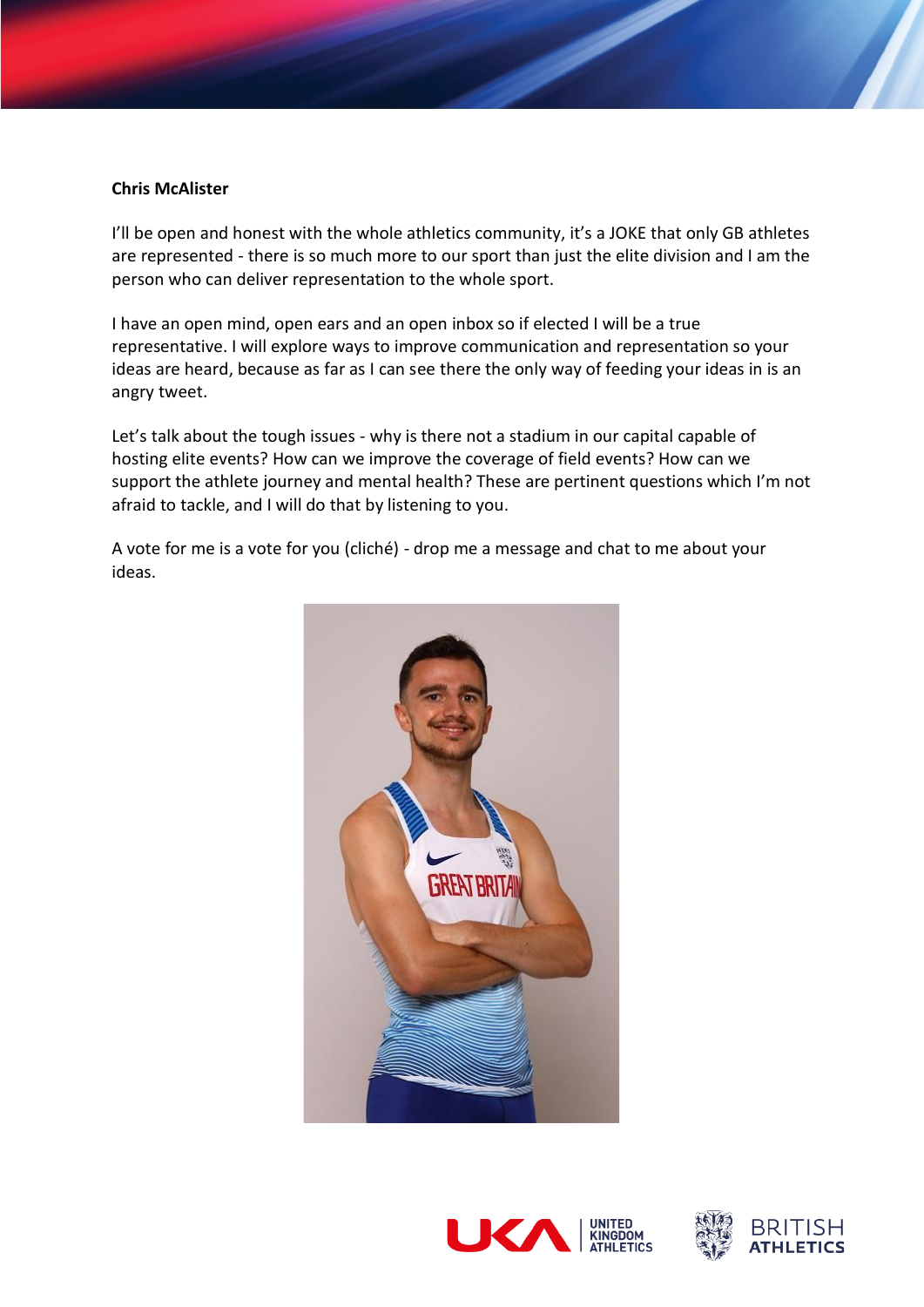#### **Holly Mills**

I have been competing in athletics for 13 years and have become involved with UK Athletics in most recent years having been a part of the British Athletics Futures Academy for 4 years. Throughout my athletic career thus far, I have met and formed relationships with a diverse array of individuals and become approachable to my competitors and teammates. I have connections with athletes from grass-root level to GB level and can therefore listen to different perspectives of varying ability athletes. My time representing GB, now on 14 occasions, has been enhanced through being selected to co-captain both the U20 (2019) and U23 (2021) European Championships's GB teams. Both experiences were enjoyable and enabled me to speak to other GB athletes on the teams about their athletic journey and experiences. I have strong morals and opinions, however, enjoy engaging in challenging discussions. I am particularly passionate about the treatment of female athletes, gaining additional knowledge on the subject having written my dissertation on the representation of female athletes. I often participate in conversation with other female athletes on their views surrounding sport and would like to be the voice to represent them in UK athletics.